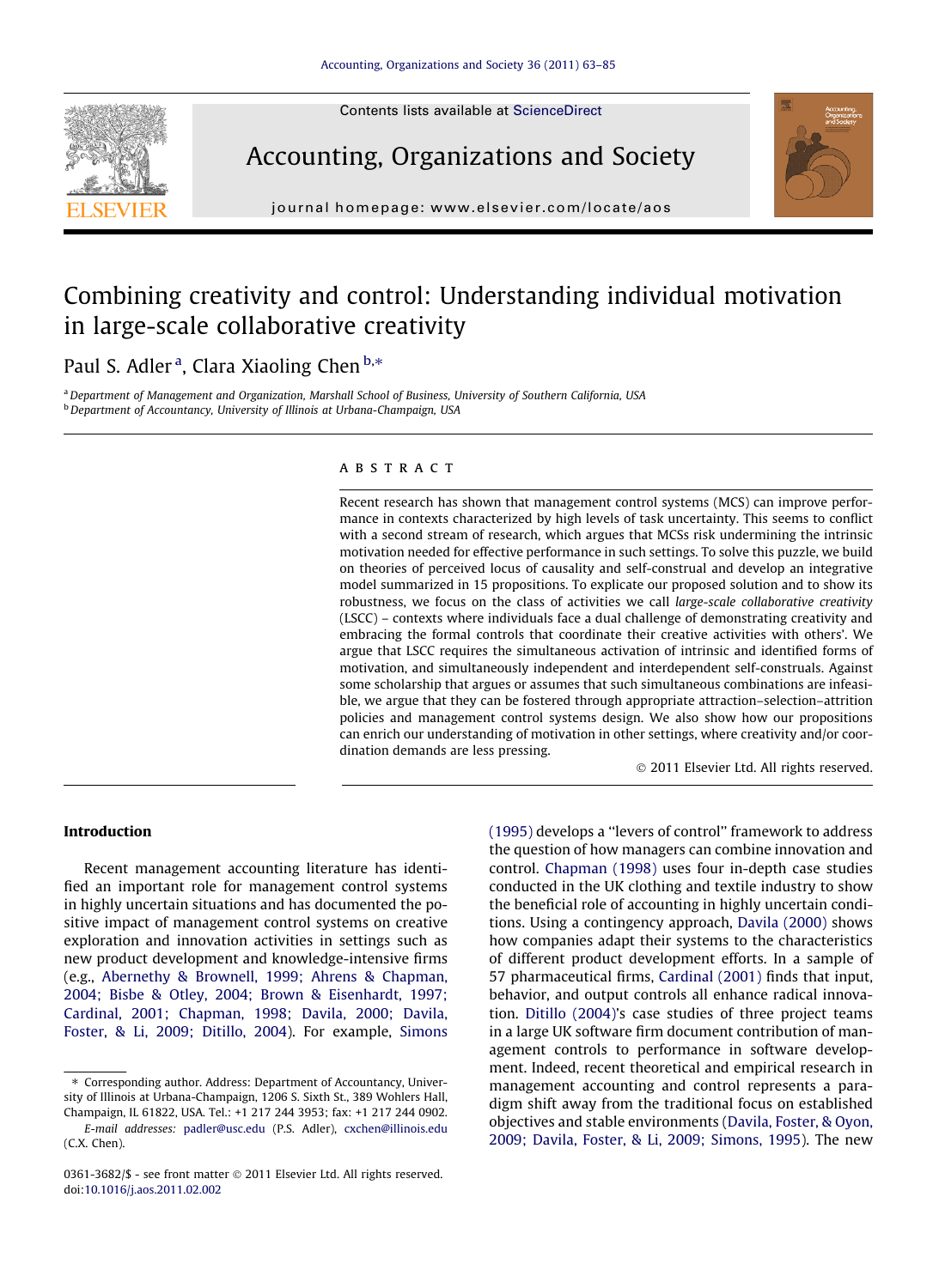paradigm highlights the role of management control systems in innovation and uncertain environments, envisioning formal management control systems as ''flexible and dynamic frames adapting and evolving to the unpredictability of innovation, but stable to frame cognitive models, communication patterns, and actions'' ([Davila, Foster, & Li,](#page--1-0) [2009](#page--1-0), p. 327).

However, another stream of research builds on an impressive body of work in psychology, especially studies of motivation and creativity, to argue that management control systems risk undermining the intrinsic motivation needed for effective performance of highly uncertain tasks. For example, [Ouchi \(1979\)](#page--1-0) argues that in a research setting, strong forms of output or behavioral controls would not be as effective as ''clan'' controls, which rely on shared values to orient researchers' behavior. Empirically, Amabile and her associates have conducted a series of studies in R&D labs and other innovation-intensive settings to highlight the importance of intrinsic motivation, freedom, and minimal formalized procedures and constraints (e.g., [Amabile, 1998; Amabile & Gryskiewiecz, 1987\)](#page--1-0). [Abernethy](#page--1-0) [and Lillis \(1995\)](#page--1-0) find that flexible manufacturing firms rely more heavily on ''spontaneous contact'' and ''integrative liaison devices'' than traditional firms. In a research and development setting, [Abernethy and Brownell \(1997\)](#page--1-0) find that when task uncertainty is high, personnel controls are more effective than accounting or behavioral controls in enhancing performance.

In the current state of management control systems research, we are therefore confronted with a puzzle: how can companies use management control systems effectively to support relatively uncertain and creative tasks if in doing so they risk undermining the required employee motivation? This puzzle is particularly important in the context of activities where individuals face a dual challenge of demonstrating creativity and embracing the formal controls that coordinate their creative activities with others'. We call such activity large-scale collaborative creativity (LSCC). Creativity is needed when tasks are uncertain; formal controls are needed when tasks are complex and interdependent. These two conditions are frequently found together in the demands facing employees involved in LSCC activities such as developing a new drug or designing a new generation car, airplane, or large-scale software system. The available theories of motivation for creativity have been developed primarily in the context of individual and small-group creativity. These theories highlight the critical role of intrinsic motivation, of values that honor individuals' divergent thinking, and of the autonomy from organizational controls that is critical to the maintenance of such psychological orientations [\(Collins & Amabile, 1999\)](#page--1-0). In LSCC tasks, however, informal coordination must be supplemented by formal management control systems because the number of contributors is too large and their creative contributions are too differentiated and too closely interdependent [\(Mintzberg, 1979](#page--1-0)). Therefore, contributors in LSCC must be motivated simultaneously to exercise individual creativity and to embrace formal management controls and values that honor conforming to organizational constraints and serving collective goals.

Existing theories of motivation make it difficult to understand how these dual demands of LSCC can be met. Indeed, in the opinion of some scholars, LSCC poses a real paradox ([Chu, Kolodny, Maital, & Perlmutter, 2004; Gotsi,](#page--1-0) [Andropoulos, Lewis, & Ingram, 2010; Lewis, 2000; Sitkin,](#page--1-0) [Sutcliffe, & Schroeder, 1994; Zhou & George, 2003\)](#page--1-0). The recommendations that flow from these theories of motivation are to partition the organization so that individuals can focus on one type of demand or the other [\(Lawrence](#page--1-0) [& Lorsch, 1967; Tushman & O'Reilly, 1997\)](#page--1-0). Nevertheless, a growing body of organization-level research challenges this skepticism and suggests that creativity and coordination can indeed be combined. Recent research on ''contextual'' ambidexterity ([Gibson & Birkenshaw, 2004\)](#page--1-0) suggests that organizations do not need to be partitioned to excel at both exploitation and exploration because individuals and teams within the same unit can master both challenges. Supporting this more optimistic view, recent management accounting research has drawn on concepts such as interactive control systems [\(Simons, 1995](#page--1-0)) and enabling bureaucracy [\(Adler & Borys, 1996](#page--1-0)) to highlight the potentially positive role of formal management control systems in creative tasks. The motivational underpinnings of such organizational designs remain, however, as yet unclear.

To resolve the dual-goal paradox, we bring together two clusters of concepts from the psychology literature: perceived locus of causality (PLOC) and self-construal. In the first step of our argument, we use the concept of PLOC to examine a range of forms of motivation arrayed along a spectrum from purely internal to purely external. Between these two ends of the spectrum lie two intermediate forms – introjection (motivation based on avoidance of guilt, shame or disapproval) and identification (motivation based on congruence with one's values or goals) ([Ryan &](#page--1-0) [Connell, 1989](#page--1-0)). We consider all four forms' effects on creativity and coordination. We highlight the connection between the intrinsic form of motivation and creativity, and between the identified form of motivation and coordination. We argue that LSCC requires simultaneously high levels of intrinsic and identified motivation, and we explain how this simultaneity is feasible.

Identification, however, has different effects on both creativity and coordination depending on whether the associated internalization has created an individual – a subject of motivation – whose self-construal is more independent or more interdependent, and whose values are correspondingly more individualistic or more collectivistic. In the second step of our argument, we argue that independent self-construals facilitate creativity and that interdependent self-construals facilitate coordination. We argue that LSCC requires that people experience as salient both independent and interdependent self-construals, and we explain how this simultaneity too is feasible.

The third step of our argument specifies the antecedent conditions required for the emergence of such a complex type of motivational orientation and suggests that these conditions can be attained through a combination of attraction–selection–attrition policies and management control systems design choices. The final step generalizes beyond LSCC settings to tasks with lower creativity and/ or coordination demands.